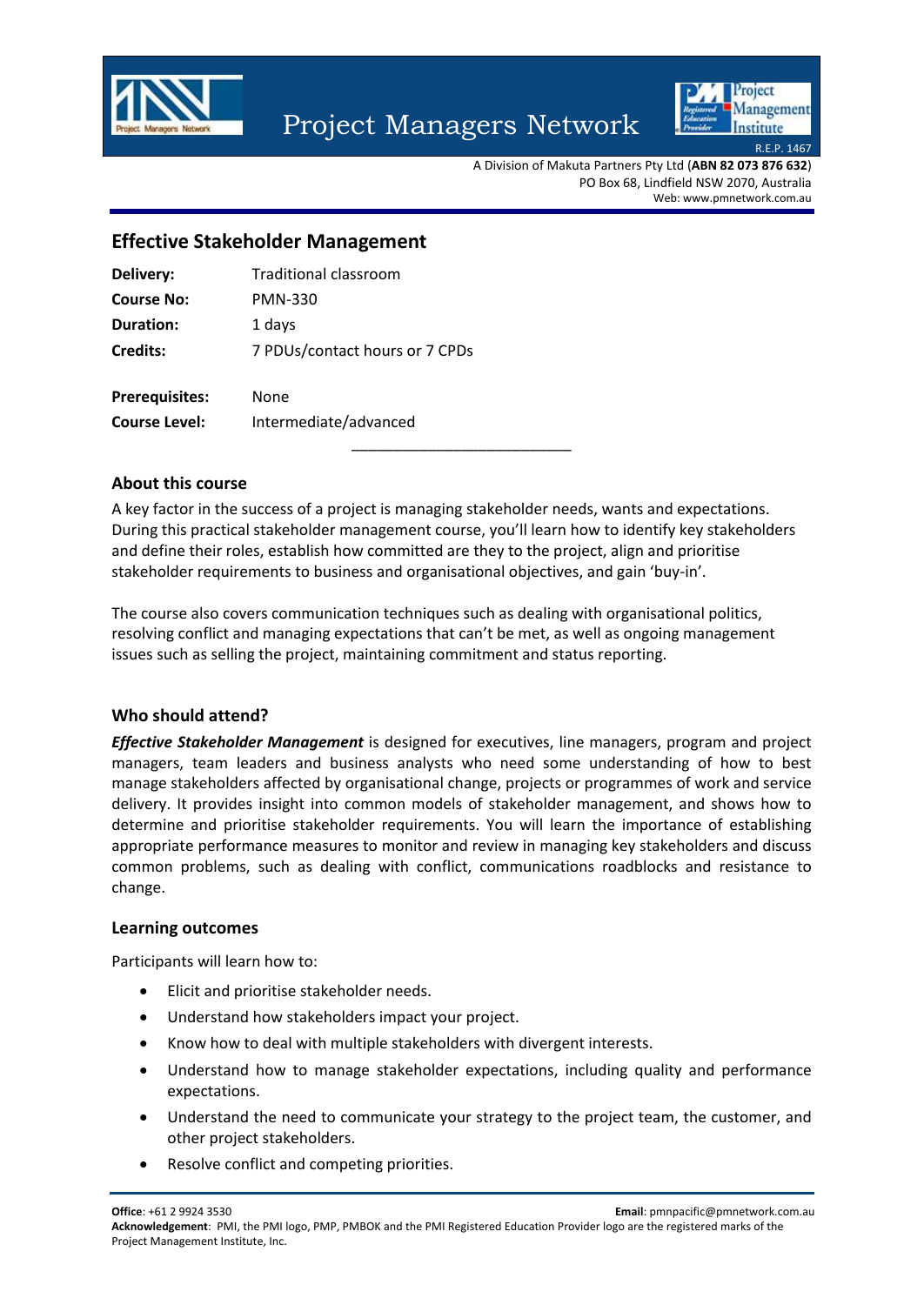- Manage project public relations and organisational politics.
- Use the supplied templates and flowcharts to improve existing processes

## **Learning approach**

The Course Director will use a variety of interactive methods during the course, including:

- Group brainstorming and discussions
- Team exercises and presentations
- Case study problem-solving
- Suggested evening assignments and readings

Short breaks will be provided for lunch and refreshments.

## **Course materials provided**

Each attendee will receive:

- Complete set of presentation slides
- Comprehensive reference work book
- Detailed case study booklet with team problem solving exercises
- Suggested solutions to case study exercises
- Set of templates ready for implementation
- Access to additional online resources, including several video presentations
- A certificate of attendance confirming PDUs (contact hours) earned

## **Course outline**

Topic 1 Outline of course – expected learning outcomes

- Course objectives, contents of workbook and, templates.
- Who are stakeholders?
- What is Stakeholder Management?
- Organisational factors What is a business case? When is it required? When should it be reviewed/revised?

Topic 2. Stakeholder Models

- PMI model
- Discussion applicability to operational and project work

Topic 3 Identify Stakeholders

- The role of key stakeholders
- Importance of stakeholder identification.
- Techniques of stakeholder identification

Topic 4 Analyse Stakeholders

- Planning for stakeholder management
- Stakeholder requirements analysis.
- Aligning stakeholder requirements to business and organisational objectives

Topic 5 Understand stakeholder expectations

• How committed are they to the project?